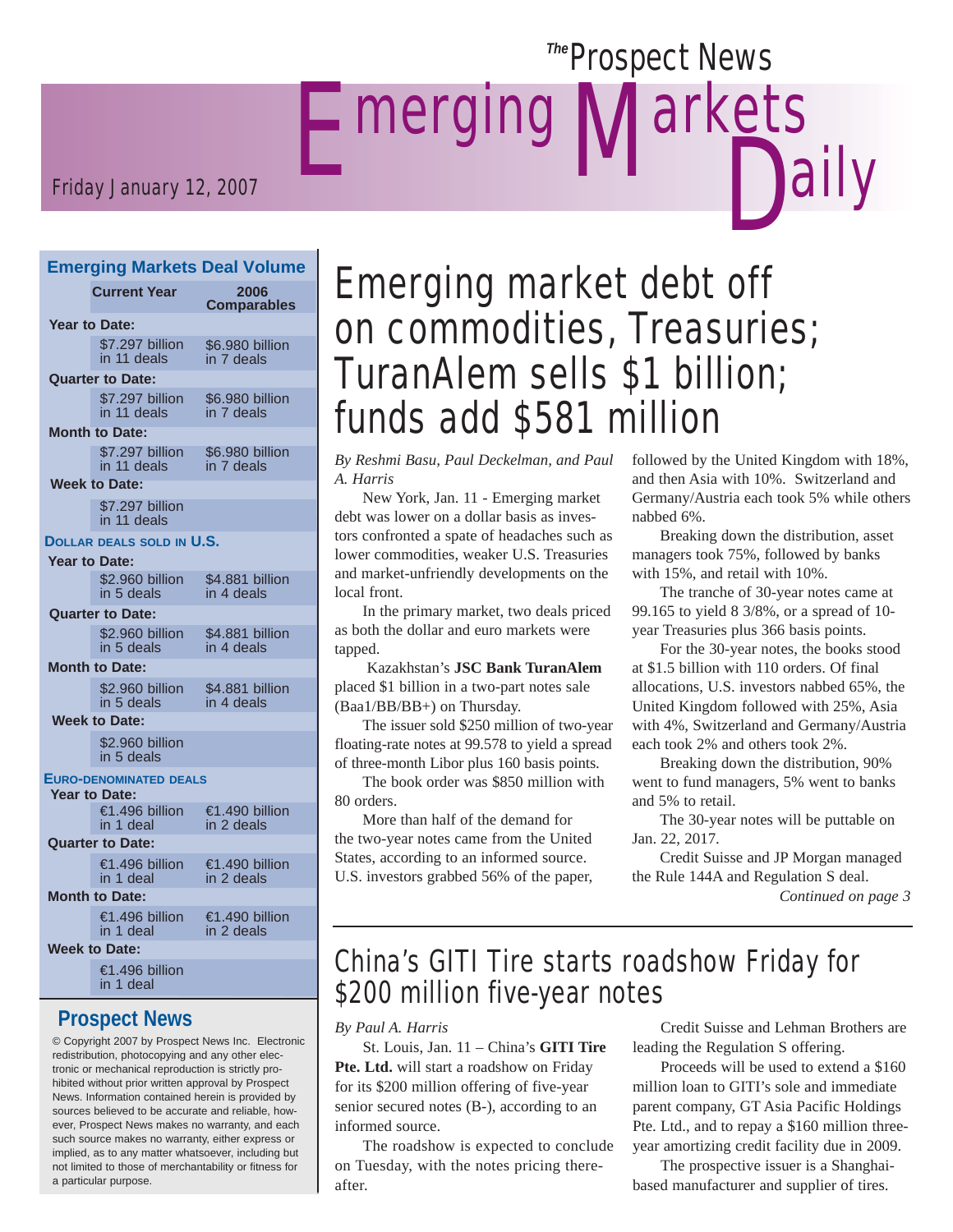# **Emerging Markets News**



# What to Watch: Week Ahead

#### January 12

- 8:30 a.m. ET: Employment cost index, December (Bureau of Labor Statistics)
- 10 a.m. ET: Business inventories, November (Census Bureau)
- Securities Industry and Financial Markets Association recommends early close
- Belarus: Consumer price index, December
- Belarus: Producer price index, December
- Belarus: Official reserves, January
- Brazil: Consumer price index, December
- Croatia: Official reserves, January
- India: Industrial production, November
- India: Producer price index, December
- India: Official reserves, January
- Indonesia: Wages, Q3
- Kazakhstan: Wages, November
- Latvia: Merchandise trade, November
- Moldova: Consumer price index, December
- Moldova: Official reserves, January
- Philippines: Central government debt, October
- Romania: Industrial production, November
- Romania: Employment, November
- Romania: Wages, November
- Romania: Consumer price index, December
- Romania: Producer price index, November
- Slovak Republic: Consumer price index, December
- Slovak Republic: Official reserves, January
- Thailand: Official reserves, January
- Tunisia: Merchandise trade, December
- Ukraine: Merchandise trade, November

#### January 13

• Bulgaria: Merchandise trade, November

#### January 15

- Securities Industry and Financial Markets Association recommends close
- Stock markets closed
- Argentina: Official reserves, January
- Bulgaria: Consumer price index, December
- Czech Republic: Industrial production, November
- Czech Republic: Employment, November
- Czech Republic: Wages, November
- Czech Republic: Producer price index, December
- Ecuador: Employment, December
- Ecuador: Unemployment, December
- Ecuador: Wages, December
- Indonesia: Industrial production, November
- Indonesia: Official reserves, January
- Israel: Consumer price index, December
- Israel: Producer price index, December
- Korea: Merchandise trade, December
- Kyrgyz Republic: Industrial production, December
- Kyrgyz Republic: Employment, December
- Kyrgyz Republic: Unemployment, December
- Kyrgyz Republic: Wages, December
- Kyrgyz Republic: Consumer price index, December

# New Issue: Poland sells €1.5 billion 15-year bonds to yield 4.528%

#### *By Reshmi Basu*

 New York, Jan. 11 - The **Republic of Poland** sold €1.5 billion 15-year bonds (A2/BBB+/BBB+) at 99.70 with a 4¼% coupon to

yield 4.528%, according to a market source.

 Deutsche Bank was the bookrunner for the Regulation S transaction.

| Issuer:      | Republic of Poland    | Pricing date:    | Jan. 11                   |
|--------------|-----------------------|------------------|---------------------------|
| Amount:      | $\epsilon$ .5 billion | Settlement date: | Jan. 18                   |
| Issue:       | Sovereign bonds       | Bookrunner:      | Deutsche Bank             |
| Maturity:    | Jan. 18, 2022         | Ratings:         | Moody's: $A2$             |
| Coupon:      | $4\frac{1}{4}\%$      |                  | Standard & Poor's: $BBB+$ |
| Issue price: | 99.70                 | Distribution:    | Fitch: $BBB+$             |
| Yield:       | 4.528%                |                  | Regulation S              |

# Brazil's ISA Capital to market \$554 million note offering

#### *By Reshmi Basu*

 New York, Jan. 11 - **ISA Capital do Brasil SA** plans to start a roadshow for a \$554 million offering of short-dated and intermediate-dated senior secured notes, according to a market source.

A roadshow is scheduled to start in

London on Monday, followed by visits to New York and Sao Paulo on Tuesday, to Boston on Wednesday, and wrapping up in Los Angeles on Jan. 18.

 Proceeds from the sale will be used to refinance existing debt.

ISA Capital is a holding company

that owns 89.40% of the common stock of CTEEP, which is Brazil's second-largest electricity transmission company.

 ABN Amro and JP Morgan are joint bookrunners for the Rule 144A and Regulation S transaction.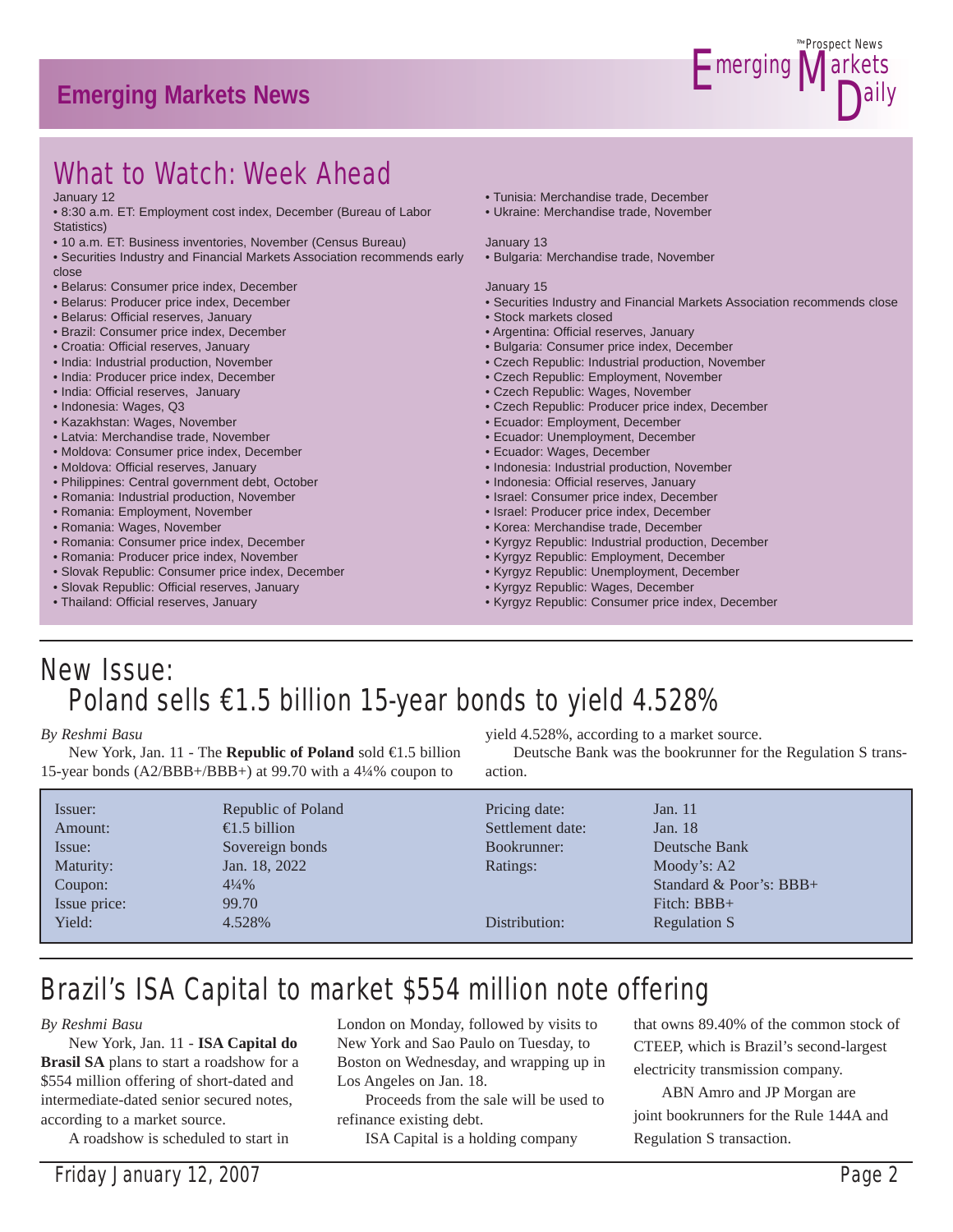

*Emerging market debt off on commodities, Treasuries; TuranAlem sells \$1 billion; funds add \$581 million*

*Continued from page 1*

# **Poland taps euro market**

 On the sovereign side, the **Republic of Poland** sold  $\in$ 1.5 billion in 10-year bonds (A2/BBB+/BBB+) at 99.70 to yield 4.528% via Deutsche Bank.

 In other primary developments, the **Trade and Development Bank of Mongolia** (Ba2) lowered price guidance for its offering of up to \$75 million in three-year senior bullet bonds to 8¾% to 8 7/8% from initial guidance of a yield in the 9¼% area.

 ING is the bookrunner for the Regulation S offering, which will come off the issuer's \$150 million medium-term note program.

 Pricing for the company's inaugural issue is expected to take place following the completion of investor presentations, which is scheduled to wrap up on Friday, Jan, 12 in London.

 Hitting the road, China's **GITI Tire Pte. Ltd**. will start a roadshow on Friday for its \$200 million offering of five-year senior secured notes (B-).

 The roadshow is expected to conclude on Tuesday, with the notes pricing after that.

 Credit Suisse and Lehman Brothers are leading the Regulation S offering.

 And out of Brazil, **ISA Capital do Brasil SA** plans to start a roadshow for a \$554 million offering of short- and intermediate-dated senior secured notes.

 Marketing will begin in London on Monday, Jan. 15, followed by visits to New York and Sao Paolo on Tuesday, Jan. 16, Boston on Wednesday, Jan. 17 and wrapping up in Los Angeles on Thursday, Jan. 18.

 ISA Capital is a holding company that owns 89.40% of the common stock of CTEEP, which is Brazil's second largest electricity transmission company.

 ABN Amro and JP Morgan are joint bookrunners for the Rule 144A and Regulation S transaction.

# **EM sees \$580.5 million inflows**

Emerging market debt opened the ses-

sion with a better tone Thursday as spreads were a tad tighter. But on a dollar basis, the market traded lower.

 This week, investors have been wrestling with a host of headaches such as lower commodities, weaker U.S. Treasuries as well as recent developments on the local front.

 But despite a bearish start to the new year, emerging market dedicated funds have scored two consecutive weeks of positive inflows.

 Emerging markets saw \$580.5 million enter the asset class for the week ending Jan. 10, reported EmergingPortfolio.com Fund Research.

### **Venezuela sees better price action**

 Turning to **Venezuela,** the country saw a reprieve from selling as its bonds posted gains. In trading Thursday, the country's bonds due 2027 added 0.10 to 123 bid, 123.80 offered.

 A trader in Latin American debt said he saw Venezuela'**s** bonds pretty much unchanged on the session, as investors "were still trying to sort out" recent developments, including newly re-inaugurated president Hugo Chavez' promise to nationalize the country's telecommunications and electricity industries, as well as other parts of the economy, on the way to building a socialist state.

 The trader said that there was "no new news" and the bonds "if anything were slightly positive."

 The trader spotted the Venezuela's 2027 bonds at spreads over Treasuries in a 122.80-123.30 context.

# **Ecuador firmer**

**Ecuador** was spotted "doing better today [Thursday]," noted the trader, adding that recent trading in that country's debt was "like a crapshoot, moving all over the place," but with "no specific changes" that

he could point to.

 During the session, the Ecuadorian bond due 2015 gained 2.50 to 81.50 bid, 83.0 offered.

 Elsewhere, the **Brazilian** bellwether bond due 2040 gave up 0.10 to 132.35 bid, 132.40 offered. In terms of flows, the 2040 bond saw better selling by locals while the Brazilian curve continued to steepen on real money selling in the long end, according to a market source.

 On the Latin American corporate side, one trader noted that corporates were a little more firm.

### **Watching Venezuelan corporates**

 He added that the market closely focused on Venezuelan corporate paper, including **Electricidad de Caracas**, which is owned by AES Corp., and the Orinoco oil project joint ventures **Petrozuata** and **Cerro Negro**.

 "ELECAR better by about ½ today to 101-102, while PETROZ and CERNEG pretty much remain unchanged, about 1 point below pre-nationalization speech levels," he noted.

 On average, Brazilian corporates were probably a quarter point better.

# **Treasury drop dominates**

 Overall, the big story of the day in the EM sphere, the first trader quoted above observed was "Treasuries getting killed," which was essentially the only story of the day.

 "Other than that, spreads were unchanged to slightly tighter across the board. There was nothing really to report, other than oil and Treasuries."

 Otherwise, not much was going on, he said, "nothing out of the ordinary."

# **ICICI's new bond firm**

 A trader in Asian issues meantime said that the new **ICICI** Bank deal "continues to trade very well," with the upper

*Continued on page 5*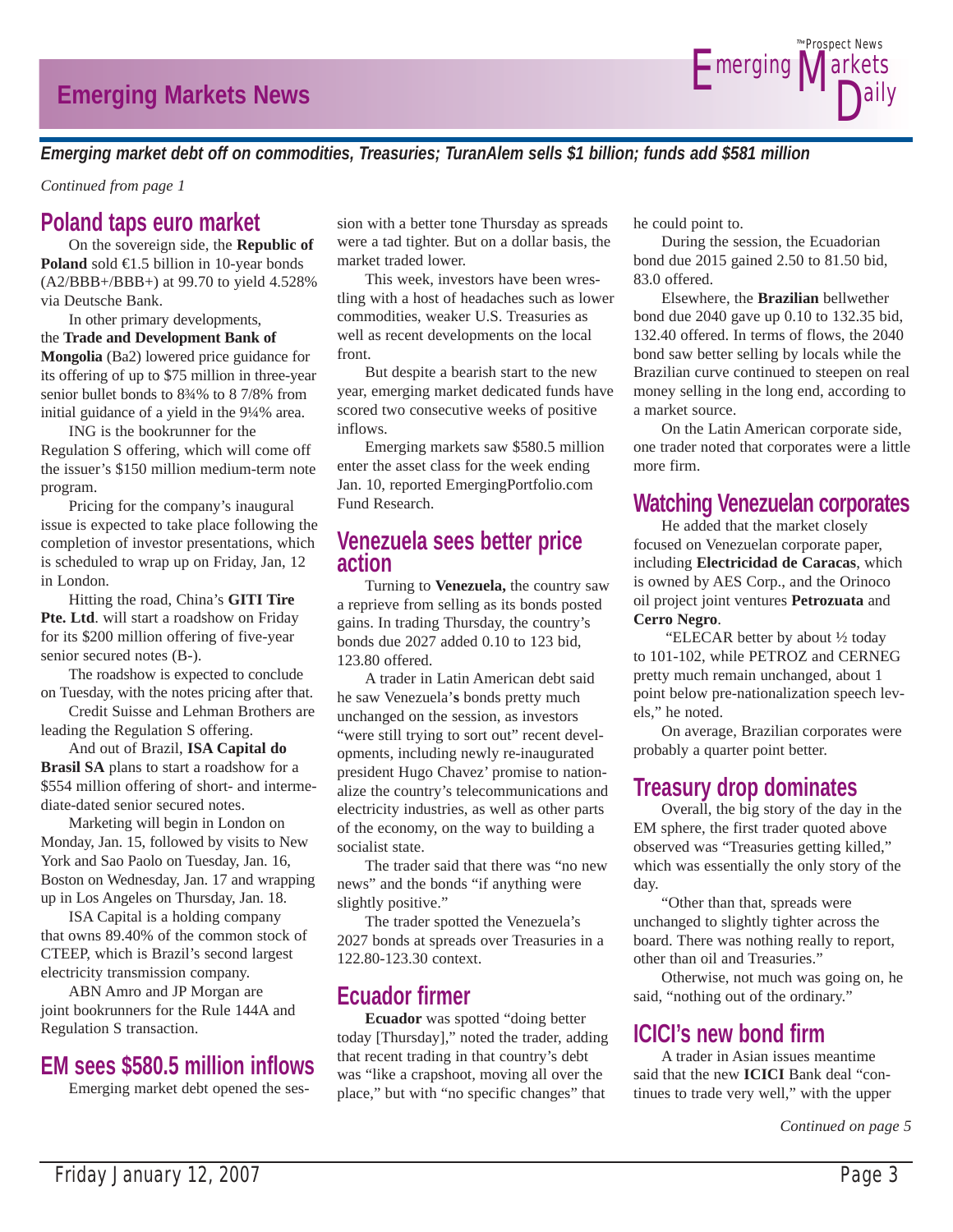

# Argentina's Banco Macro to sell up to \$150 million 10-year notes

*By Reshmi Basu*

 New York, Jan. 11 - **Banco Macro SA** plans to issue up to \$150 million of 10-year senior notes (B2//B+), according to a market source.

 Proceeds from the sale will be use to make loans in accordance with Argentine Central Bank guidelines.

Credit Suisse is the bookrunner for the Rule 144A and

Regulation S with registration rights transaction.

Pricing is expected during the week of Jan. 22.

 On Dec. 12, the bank placed a \$150 million offering of 30-year non-cumulative junior subordinated notes (B3//B-) at par to yield 9¾%.

 The Buenos Aires-based issuer is engaged in retail and commercial banking.

# Trade and Development Bank of Mongolia cuts guidance for \$75 million three-year bonds to 8¾%-8 7/8%

*By Reshmi Basu*

 New York. Jan. 11 - **Trade and Development Bank of Mongolia** (Ba2) lowered price guidance for an offering of up to \$75 million in three-year senior bullet bonds to 8¾% to 8 7/8% from initial guidance that was in the 9¼% area, according to a market source.

 ING is the bookrunner for the Regulation S offering, which will come off the issuer's \$150 million medium-term note program.

 Pricing for the company's inaugural issue is expected to take place following the completion of investor presentations, which are scheduled to wrap up on Friday in London.

 Trade and Development Bank is a commercial bank based in Ulaanbaatar, Mongolia.

# New Issue: Kazakhstan's Bank TuranAlem sells \$1 billion notes in two parts

#### *By Reshmi Basu*

 New York, Jan. 11 - **JSC Bank TuranAlem** sold a \$1 billion two-part offering of notes (Baa1/BB/BB+) on Thursday, according to an informed source.

The issuer sold \$250 million of two-

year floating-rate notes at 99.578 to yield three-month Libor plus 160 basis points.

 The \$750 million tranche of 30-year 8¼% notes came at 99.165 to yield 8 3/8%, or 10-year Treasuries plus 366 bps. Additionally, the 30-year notes will be putable on Jan. 22, 2017.

S deal, which was issued via TuranAlem Finance BV. Bank TuranAlem is the second-largest commercial bank in Kazakhstan and has

headquarters in Almaty, Kazakhstan.

 Credit Suisse and JP Morgan were running the Rule 144A and Regulation

| Issuer:<br>Guarantor:<br>Issue:<br>Total amount:<br>Pricing date: | TuranAlem Finane BV<br><b>JSC Bank TuranAlem</b><br>Two-part notes<br>\$1 billion<br>Jan. 11                                | Coupon:<br>Issue price:<br>Spread:<br>Price guidance:               | Three-month Libor plus 137.5 bps<br>99.578<br>Three-month Libor plus 160 bps<br>Three-month Libor plus 160 bps |
|-------------------------------------------------------------------|-----------------------------------------------------------------------------------------------------------------------------|---------------------------------------------------------------------|----------------------------------------------------------------------------------------------------------------|
| Settlement date:<br>Lead managers:<br>Ratings:<br>Distribution:   | Jan. 22<br>Credit Suisse, JP Morgan<br>Moody's: Baa1<br>Standard & Poor's: BB<br>Fitch: $BB+$<br>Rule 144A and Regulation S | 30-year notes<br>Amount:<br>Issue:<br>Maturity:<br>Coupon:          | \$750 million<br><b>Notes</b><br>Jan. 22, 2037<br>$8\frac{1}{4}\%$                                             |
| Two-year notes<br>Amount:<br>Issue:<br>Maturity:                  | \$250 million<br>Floating-rate notes<br>Jan. 22, 2009                                                                       | Issue price:<br>Yield:<br>Spread:<br>Put option:<br>Price guidance: | 99.165<br>8 3/8%<br>10-year Treasuries plus 366 bps<br>Putable on Jan. 22, 2017<br>8 3/8%                      |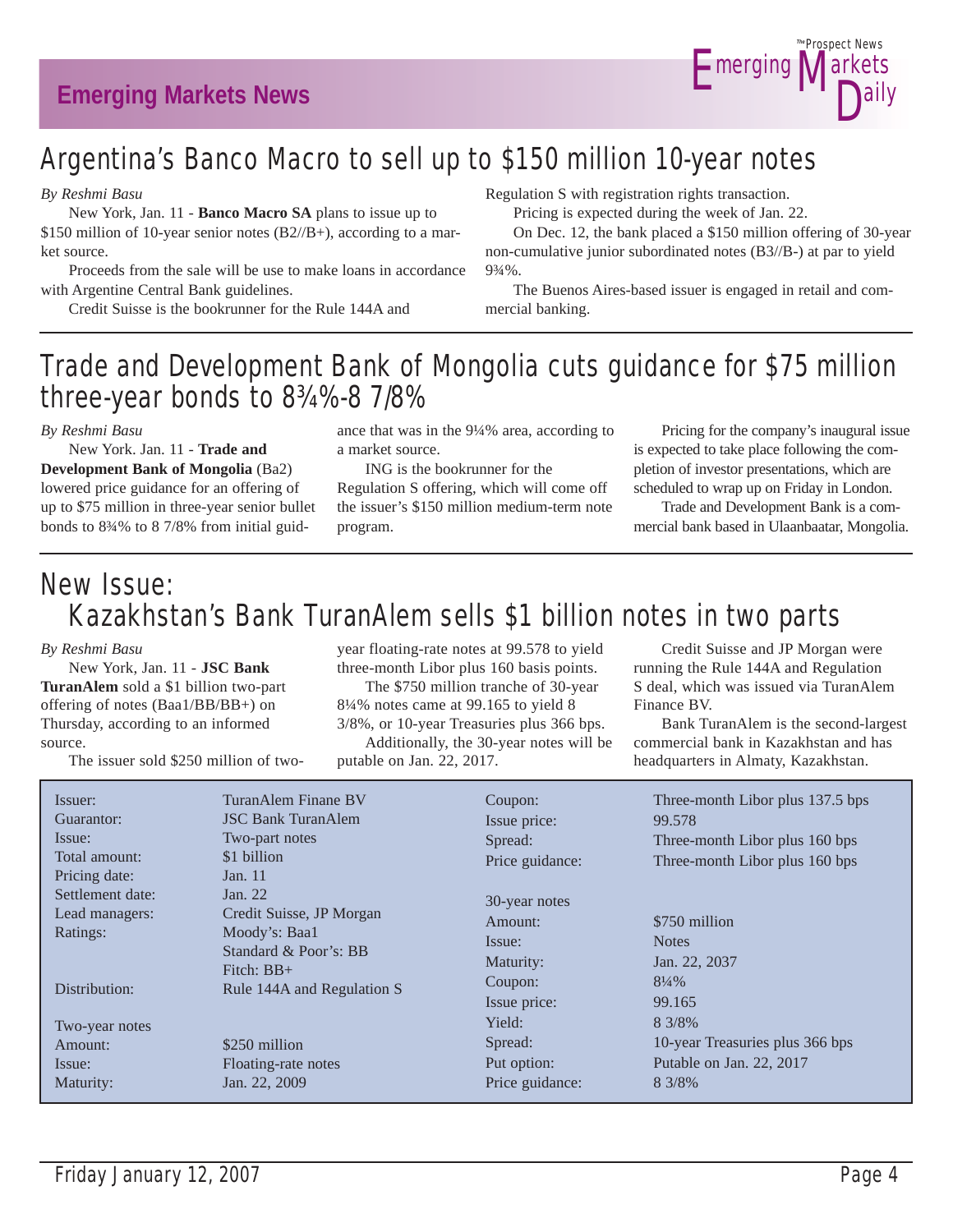# **Local Markets News**



# New Issue: Bank of Thailand auctions 20 billion baht of eight-day bonds

bonds.

#### *By Reshmi Basu*

 New York, Jan. 11 - The **Bank of Thailand** announced the results of its auction, in which it issued 20 billion baht of eight-day

| Issuer:<br>Amount: | <b>Bank of Thailand</b><br>20 billion baht | Weighted average yield: 4.97178%<br>Accepted yields: | 4.92\% to 4.99\% |
|--------------------|--------------------------------------------|------------------------------------------------------|------------------|
| Issue:             | <b>Bonds</b>                               | Auction date:                                        | Jan. $11$        |
| Maturity:          | Jan. 23, 2007                              | Settlement date:                                     | Jan. 15          |

# New Issue: Telefonica del Peru S/. 76.9 million series A bonds yield 5.5625%

| By Caroline Salls                                         |                         | fourth bond program, selling S/. 76.9 mil-   | Lima, Peru-based Telefonica is a tele- |
|-----------------------------------------------------------|-------------------------|----------------------------------------------|----------------------------------------|
| Pittsburgh, Jan. 11 - Telefonica del                      |                         | lion series A bonds at par to yield 5.5625%, | communications company. Spain-based    |
| <b>Peru SAA</b> made the 10 <sup>th</sup> issue under its |                         | according to a company news release.         | Telefonica owns 97% of the company.    |
| Issuer:                                                   | Telefonica del Peru SAA | Price:                                       | Par                                    |
| Issue <sup>.</sup>                                        | Series A bonds          | Yield <sup>.</sup>                           | 5 5625%                                |

| Issuer:   | Telefonica del Peru SAA | Price:           | Par       |
|-----------|-------------------------|------------------|-----------|
| Issue:    | Series A bonds          | Yield:           | 5.5625%   |
| Amount:   | $S/76.9$ million        | Pricing date:    | Jan. $10$ |
| Maturity: | Jan. 11, 2009           | Settlement date: | Jan. 11   |
|           |                         |                  |           |

*Emerging market debt off on commodities, Treasuries; TuranAlem sells \$1 billion; funds add \$581 million Continued from page 3*

tier 2 subordinated notes due 2022 trading 7 to 8 basis points tighter than the 174.8 bps spread at which the bonds came on Tuesday, while the floating-rate senior notes due 2010 were 9 basis points tighter than issue.

 "It's very good performance, considering the size of the deal. That's been pretty impressive, and has helped to set a more constructive tone on the high-grade side of things in Asia."

 ICICI announced Thursday that the \$2 billion total deal had \$8 billion in orders. Of the bonds sold, 58% went to the United States and 21% each to Asia and Europe.

The deal is the largest bond offering to

date by an Indian bank, according to ICICI.

 Otherwise, the trader said that the market had seen "some impact from the sell-off in Treasuries [Thursday]."

 He said there had been some selling in the long end of the **Philippine** and **Indonesian** curves, but added that prices were "pretty much just running in line with Treasuries, not seeing much movement in spreads either way."

 He said that five year credit-default swaps contracts were actually "a couple of basis points or two tighter, so it's probably a better indicator of how the overall market is trading – it's definitely holding pretty well, considering the volatility we're getting in some of these other markets; it anything it

was actually trending a little bit tighter."

# **Thai profit taking**

Thailand issued the bonds at a weighted average yield of

4.97178%. The bid to cover ratio was 1.83.

 He also said there had been some profittaking in short positions in **Thailand**'s debt, "so that's taken tight Thai spreads in off their wides, about 4 or 5 basis points as well."

 On Tuesday, investors were spooked by news that Thailand's military government proposed new restrictions on foreign ownership in the country's companies.

 On Thursday, there were rumors that **Indonesia** would implement similar controls, which did not bode well for the credit, noted another source.

 In trading, the **Indonesian** bond due 2035 slid 0.75 to 123.50 bid, 124 offered.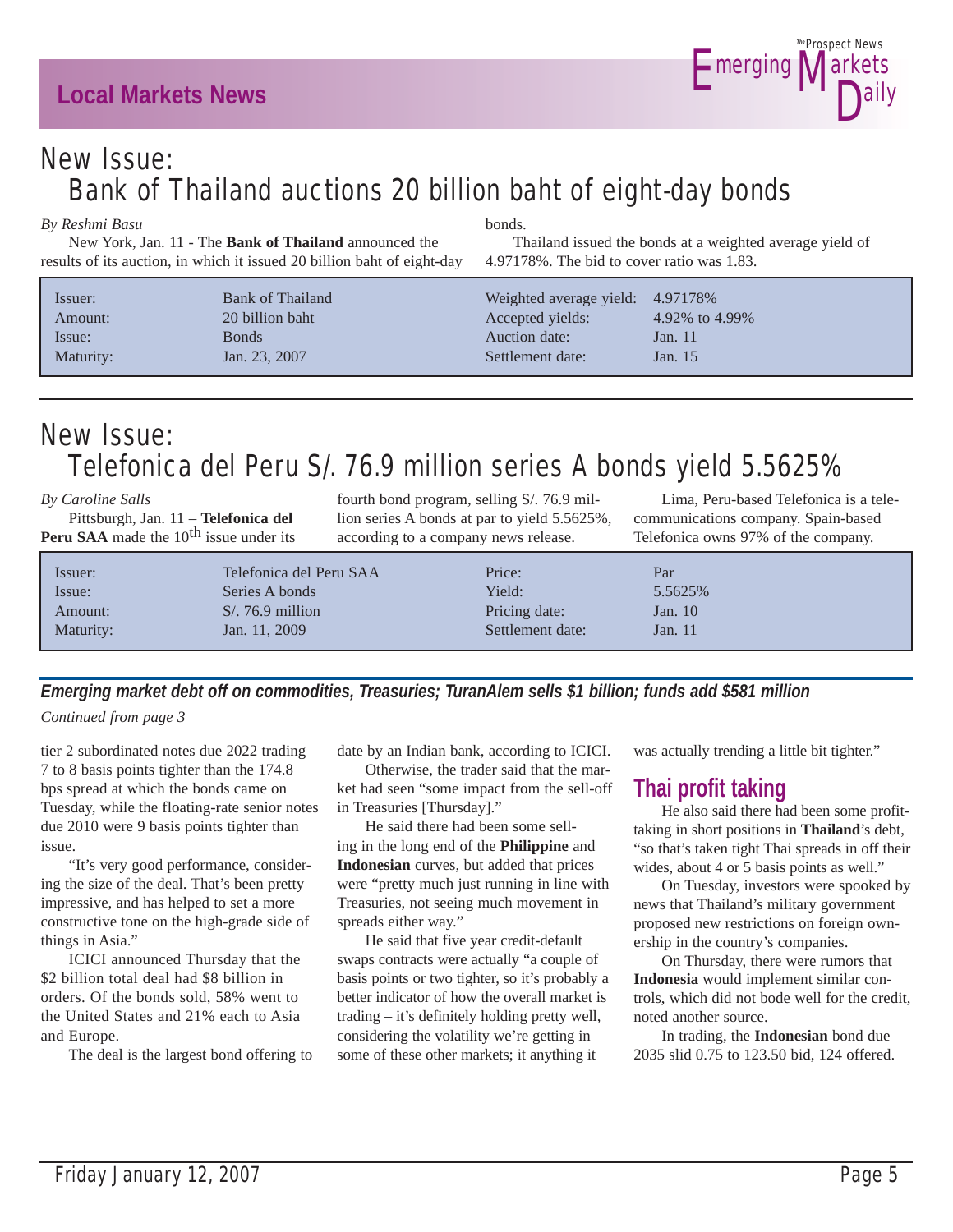# **Emerging Markets Calendar**



### **Emerging markets calendar: Trade and Development Bank of Mongolia to sell bonds**

#### **JAN. 8 WEEK**

TRADE AND DEVELOPMENT BANK OF MONGOLIA: Up to \$75 million debut offering of senior three-year bonds; ING; Regulation S; roadshow in Singapore from Jan. 8-9; Manila on Jan 10; Hong Kong on Jan. 11, London on Jan. 12; off the issuer's \$150 million medium-term note program; commercial bank based in Ulaanbaatar, Mongolia; price guidance lowered to at 8¾% - 8 7/8% from 9¼% area.

#### **JAN. 15 WEEK**

GP INVESTMENTS, LTD.: \$150 million perpetual notes (B+); Credit Suisse; Rule 144A/Regulation S; non-callable for five years; secured by first priority pledge representing 100% of GP Private Equity issued and outstanding shares; issuer to fund an 18-month interest reserve; Brazilian private equity firm based in São Paulo; roadshow starts Jan. 10 in Singapore; Jan. 11 in Hong Kong, Jan. 12 in London, Jan. 15 in Switzerland; pricing Jan. 15 week.

MINERVA OVERSEAS LTD.: \$150 million unsecured unsubordinated notes due 2017 (/B/B+); Credit Suisse (books); Rule 144A/Regulation S; non-callable for life; to refinance short-term debt and for general corporate purposes; financing subsidiary of Brazilian beef exporter Industria e Comercio de Carnes Minerva Ltda,; roadshow Jan. 10 in Hong Kong, Jan. 11 in Singapore, Jan. 12 in Switzerland, Jan. 15 in London, Jan. 16 in New York, Jan. 17 in Boston and Philadelphia, Jan. 18 on U.S. West Coast; pricing Jan. 15 week.

JSC BANK CENTERCREDIT: Dollar-denominated offering of eurobonds; ING; JP Morgan (joint books); Rule 144A/Regulation S; Asian and European roadshows on Jan. 10 in Hong Kong, Singapore on Jan. 11, Zurich on Jan. 12, London on Jan. 13; U.S. leg on Jan. 10 in Los Angeles, Jan. 11 in Boston, Jan. 12 in New York; Kazakhstan commercial bank.

#### COSAN FINANCE LTD. (COSAN SA INDUSTRIA E

COMMERCIO): \$300 million senior unsecured notes due 2017 (Ba2/BB); Morgan Stanley, Credit Suisse (joint books) Deutsche Bank Securities (joint lead); Rule 144A/Regulation S; non-callable; to fund capital expenditures including co-generation projects, expand facilities and purchase equipment, also to fund possible future acquisitions, to repay debt and for general corporate purposes, including working capital; Brazilian producer and distributor of sugar, alcohol and other derivatives of sugar cane; roadshow Jan. 10 in Hong Kong, Jan. 11 in Singapore, Jan. 12 in Switzerland, Jan. 15 in London, Jan. 16-18 in the U.S., pricing thereafter.

GITI TIRE PTE. LTD: \$200 million senior secured notes due 2012

(B-); Credit Suisse, Lehman Brothers; Regulation S; non-callable for three years; to extend a \$160 million loan to GITI's sole and immediate parent company, GT Asia Pacific Holdings Pte. Ltd., to pay off a \$160 million three-year amortizing credit facility due in 2009; Shanghai, China-based manufacturer and supplier tires; roadshow Jan. 12-16; pricing thereafter.

ISA CAPITAL DO BRASIL SA: \$554 million offering of shortand intermediate-dated senior secured notes; ABN Amro, JP Morgan (joint books); Rule 144A/Regulation S; roadshow in London on Jan. 15, New York and Sao Paolo on Jan. 16, Boston on, Jan. 17, Los Angeles on Jan. 18; to refinance existing debt.; ISA Capital is a holding company of CTEEP, Brazil's second largest electricity transmission company.

#### **WEEK OF JAN 22**

VITRO SAB DE CV: Two-part offering of five- and 10-year senior unsecured notes; Morgan Stanley, Credit Suisse, Lehman Brothers; Rule 144A (with registration rights)/Regulation S; simultaneous investor presentations will run in Europe and Asia from Jan. 15- Jan. 16, U.S. leg in New York on Jan. 18, Boston on Jan. 19, Los Angeles on Jan. 22, San Francisco on Jan. 23; minimum size of each tranche will be \$250 million; five-year notes will be non-callable for life, 10-year notes will be non-callable for five years; to refinance existing indebtedness in conjunction with the company's cash tender offer for its \$250 million 10¾% senior secured guaranteed notes due 2011.Vitro Envases (Glass Containers), ViMexico (Flat Glass), and their wholly owned subsidiaries will guarantee; pricing is expected to take place after Jan. 24.

BANCO MACRO SA: Up to \$150 million of 10-year senior notes (B2//B+); Credit Suisse; Rule 144A/Regulation S (with registration rights); to make loans in accordance with Argentine Central Bank guidelines; Buenos Aires-based retail and commercial bank; engaged in retail and commercial banking; expected during the week of Jan. 22.

#### **ON THE HORIZON:**

PT INDOFOOD SUKSES MAKMUR: \$250 million to \$300 million bonds; to refinance company's bonds due 2007; world's largest instant noodle maker; based in Jakarta, Indonesia.

#### **ROADSHOWS:**

Jan. 10-15: GP INVESTMENTS, LTD.: \$150 million perpetual notes; Credit Suisse

Jan. 10-18: MINERVA OVERSEAS LTD.: \$150 million unsecured *Continued on page 10*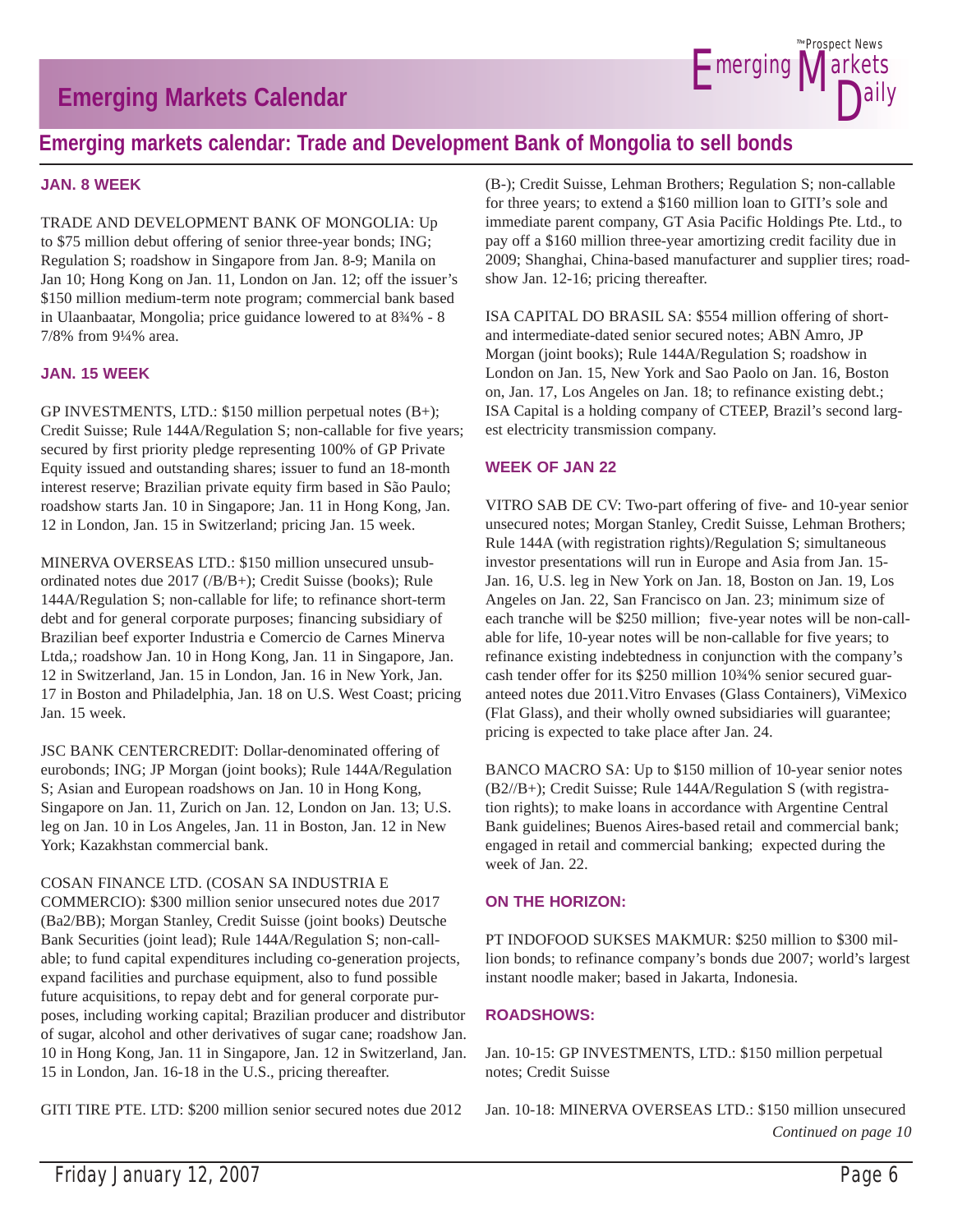# **Emerging Markets Ratings**

#### *S&P: Edenor on positive watch*

 Standard & Poor's said it placed its B- ratings on **Empresa Distribuidora y Comercializadora Norte SA** (Edenor), on CreditWatch with positive implications following the promulgation of national decree 1957/2006 on Jan. 8.

 The agency said that this decree ratified the "Acta Acuerdo" agreement between Edenor and Unidad de Renegociación y Análisis de Contratos de Servicios Públicos, the entity created by the Argentine government to renegotiate the concessions for public service companies, which defined terms and conditions for a transition period until the global renegotiation of Edenor's concession contract.

 S&P noted that the CreditWatch listing reflects potential improvement of Edenor's credit quality mainly due to the Acta Acuerdo's incorporation of: a significant tariff increase for the company's customer base and certain language mitigating Edenor's exposure to the unavailability of transmission or power generation capacity, which could result in power supply shortages.

 The agency added that the ratings on Edenor reflect the company's weak business and financial risk profiles, which derive from high political and regulatory risks, increasing concerns regarding power supply in Argentina, the company's high foreign exchange risk and limited financial flexibility.

### *Moody's ups CMC Magnetics view to stable*

 Moody's Investors Service said it changed to stable from negative the outlook for **CMC Magnetics Corp.**'s B1 corporate family rating and its Ba2.tw national scale issuer rating.

 This action reflects the lowering of CMC's refinancing risk given its repayment of large maturing debts at the end of 2006, the agency said.

 The average price of the principal raw material for optical storage media products – polycarbonate (PC) – dropped from over \$3.5 per kilogram in 2005 to about \$2.5 per kilogram at the end of 2006 as additional

PC capacity has gradually come on-stream. This boosted CMC's profitability from its 2005 trough, Moody's said.

 But, even though there is no imminent refinancing risk over the next 12 months, Moody's said there is still room for CMC to improve its capital structure and reduce its reliance on short-term debt. The company also needs to strengthen its balance sheet liquidity in order to address refinancing risk over the longer term, the agency said, adding that such risk is considered at the current ratings level.

### *S&P lowers Venezuela outlook to stable*

 Standard & Poor's said it revised its outlook on the **Bolivarian Republic of Venezuela** to stable from positive and affirmed its long-term BB- sovereign currency ratings on the country.

 The agency said that the outlook revision comes after the inauguration of President Hugo Chavez and the swearing-in of his new cabinet at which time he announced sweeping plans to establish greater government control over the economy, including the nationalization of telecommunications and power companies and a constitutional amendment to strip the Central Bank of its autonomy.

 This is a signal that the country risk, already higher than sovereign risk, is set to increase further, according to S&P, which added that the overall investment climate in Venezuela has clearly deteriorated in the past six years with increased government intervention in the private sector.

### *Moody's may lower Bancolombia*

 Moody's Investors Service said it will maintain its review for possible downgrade on **Bancolombia**'s D+ bank financial strength rating, responding to legal actions announced Jan. 4 against two of the bank's key executives. Moody's also said it affirmed Bancolombia's long- and shortterm foreign-currency deposit ratings of Ba3 and not prime, respectively.

 The bank's financial strength rating was first placed under review for possible downgrade Dec. 28 following an announcement that it had signed an agreement to acquire a controlling interest in Banco Agricola, SA. The review reflected Moody's concerns regarding the acquisition's potentially negative effect on the parent's capitalization.

**E**merging **Markets** 

Prospect News *The*

D<sub>ally</sub>

 More recently, legal allegations of fraud and misconduct have been made against two of Bancolombia's top executives. The ongoing legal action appears to have had limited negative effects so far on the bank's financial standing, the agency said. Therefore, Moody's said no further rating action is warranted at this time. The agency added, however, that it will consider a rating action if the legal actions deteriorate the bank's financial strength, operations or liquidity.

#### *S&P boosts Petrotrin*

 Standard & Poor's said it raised its long-term corporate credit rating on the **Petroleum Co. of Trinidad & Tobago**  Ltd. (Petrotrin) to BBB+ from BBB-.

The outlook is stable.

 S&P noted that the rating action reflects its opinion that during the past couple of years Petrotrin has moved closer to a public-policy-based institution that plays a central role in supporting the nation's political and economic objectives and thus merits a credit standing more closely associated with its government.

 The rating action also reflects our perception of significant government support from the Republic of Trinidad & Tobago (LC: A+/stable/A-1, FC: A-/stable/A-2) toward Petrotrin and the continued support by the Republic to its state-owned entities, the agency said.

### *S&P ups Telefónica O2 outlook to stable*

 Standard & Poor's said it revised its outlook on **Telefónica O2 Czech Republic a.s.** to stable from negative.

 At the same time, the BBB+ long-term *Continued on page 8*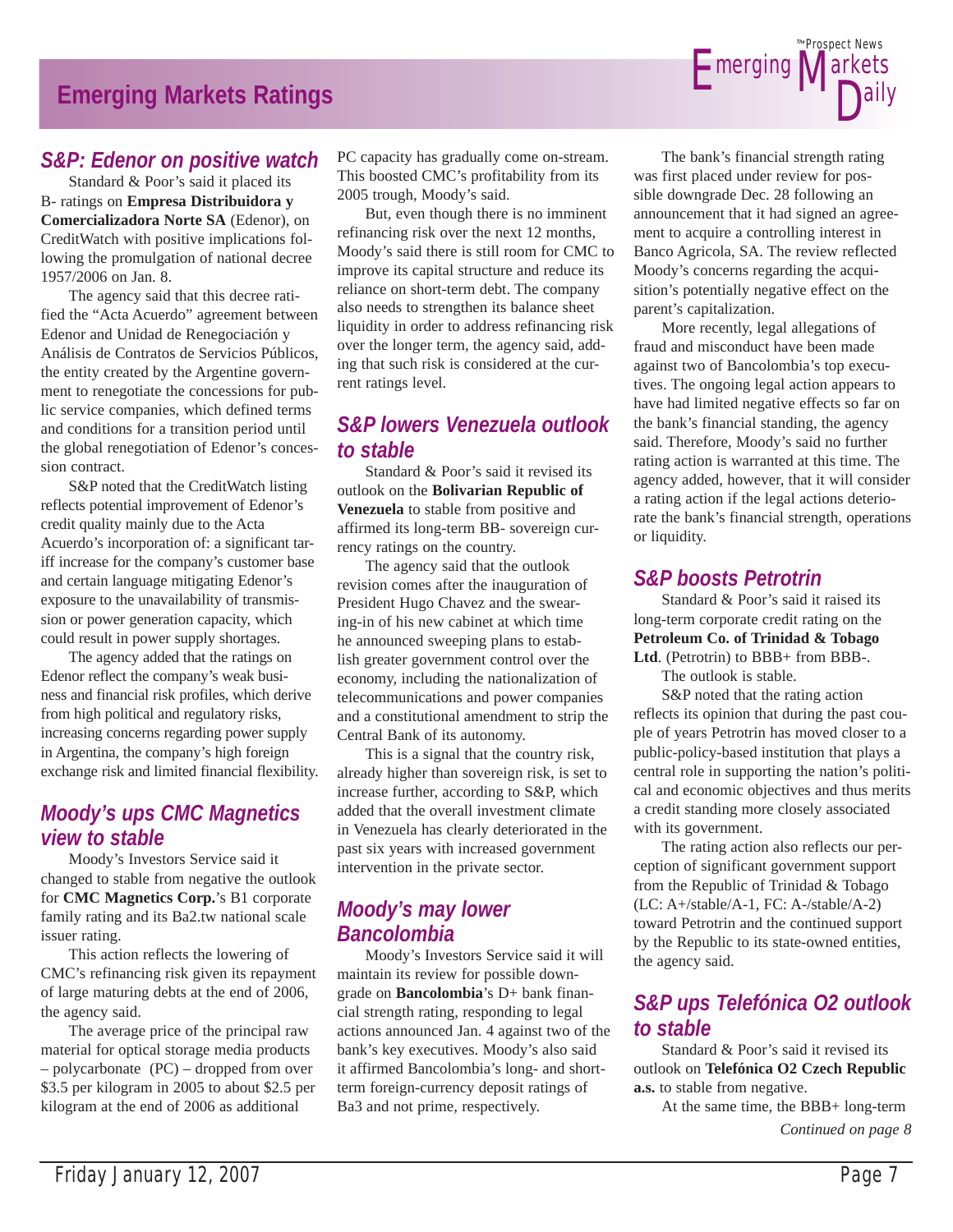# **Emerging Markets Ratings**

#### *Continued from page 7*

corporate credit rating on the company was affirmed, the agency said.

 The outlook revision follows that of Telefónica O2 Czech Republic's 69.4% majority shareholder, Telefónica SA (BBB+/stable/A-2), S&P noted.

 According to the agency, the ratings on Telefónica O2 Czech Republic principally reflect those on its owner Telefónica and Telefónica O2 Czech Republic's performance is supported by continued strong profitability, substantial cash flow generation, low debt levels and robust credit protection measures.

### *S&P: Magyar, Invitel view developing*

 Standard & Poor's said it revised its outlook on **Magyar Telecom BV** and its holding company **Invitel Holdings NV** to developing from negative and affirmed its B+ long-term corporate credit ratings.

 The outlook revision comes after Hungarian Telephone and Cable Corp. agreed with Invitel to acquire the operating company Invitel Távkölési Szolgáltató Zrt. Hungarian Telephone recently entered into a stock purchase agreement with Invitel to indirectly acquire 99.98% of the outstanding shares of Invitel through the acquisition of 100% of the issued ordinary shares of Matel Holdings NV, the parent company of Magyar Telecom BV, for a total consideration of €470 million.

 S&P said it acknowledges the creditenhancing features of the transaction as it combines the two leading alternative telecommunication providers in Hungary with an expected market share of about 20% and the leading position in 14 out of 54 Hungarian historical concession areas. This should enable the combined entity to be in a better competitive position and cope with continuing regulatory and competitive pressures on its core voice business, the agency said.

 On the other hand, S&P said this transaction creates many uncertainties about the capital structure and the financial policy of the combined entity in the medium term.

New financial covenants could be looser than under Invitel's existing senior secured facilities and there is limited visibility on the capital structure to be eventually implemented at the combined company, the agency said.

### *Fitch rates IRSA*

 Fitch Ratings said it assigned foreign and local currency issuer default ratings of B to **IRSA Inversiones y Representaciones SA**.

 Fitch said it has also assigned a B rating to IRSA's proposed \$150 million senior unsecured note due in 2017, as well as a recovery rating of RR4, which indicates average recovery prospects in the event of default.

All ratings have a stable outlook.

 The ratings are supported by IRSA's strong business position in both residential and office property development and management, the agency said.

 The company's B ratings reflect the cyclical nature of the real estate market in Argentina, which is highly correlated with the local economy and the lack of geographic diversification of the company's cash flows, Fitch noted.

### *Fitch rates North-West Telecom bond A(rus)*

 Fitch Ratings said it assigned **OAO North-West Telecom**'s fourth domestic bond issue, totaling RUB2 billion and maturing in December 2011, a final national long-term rating of A(rus).

 This follows a review of the final terms and conditions, confirming information already received when Fitch assigned an expected national long-term rating of A(rus) on Dec. 7.

 The company controls about 76% of the local services market and is well positioned to retain its dominance in this segment, Fitch said, adding that its client base is well diversified, which provides it with a relatively stable and highly visible operating cash flow.

 North-West Telecom owns and operates the largest last-mile and backbone telecoms

network in the region, which helps to protect its interconnect revenues and gives it strategic competitive advantages, the agency said.

**E**merging

Prospect News *The*

D<sub>ally</sub>

larkets

### *Moody's gives TuranAlem notes Baa1*

 Moody's Investors Service said it assigned a Baa1 long-term foreign currency rating to the ¥20 billion 4.25% issue of senior unsecured notes due 2016 issued under the \$3 billion GMTN program of **TuranAlem Finance BV** (rated Baa1 for senior and Baa2 for subordinated debt issues).

 The issue is unconditionally and irrevocably guaranteed by Kazakhstan's Bank TuranAlem, the agency noted.

The outlook is stable.

### *Moody's: stable view for Qatar banks*

 In a report about **Qatar**'s banking system, Moody's Investor Service said the stable outlook for Qatar's rated banks reflects strong macro-economic conditions, solid financial metrics and improving bank franchises.

 However, the agency said that credit and funding concentrations, increased competition and potential credit risk are areas of concern.

 The country's strong operating environment and high level of prosperity have brought new and better quality banking opportunities, Moody's said. The banks are gradually developing and enhancing their franchises by expanding product ranges – especially in retail and Islamic banking – and via geographical diversification.

 At the same time, Moody's said its ratings also incorporate the banks' significant funding and credit concentrations, growing competition from newly established and foreign banks and concerns about potential deterioration in asset quality following aggressive loan growth.

 The three Quatar bank's rated by Moody's includes Commercial Bank of Qatar, Qatar National Bank and Doha Bank.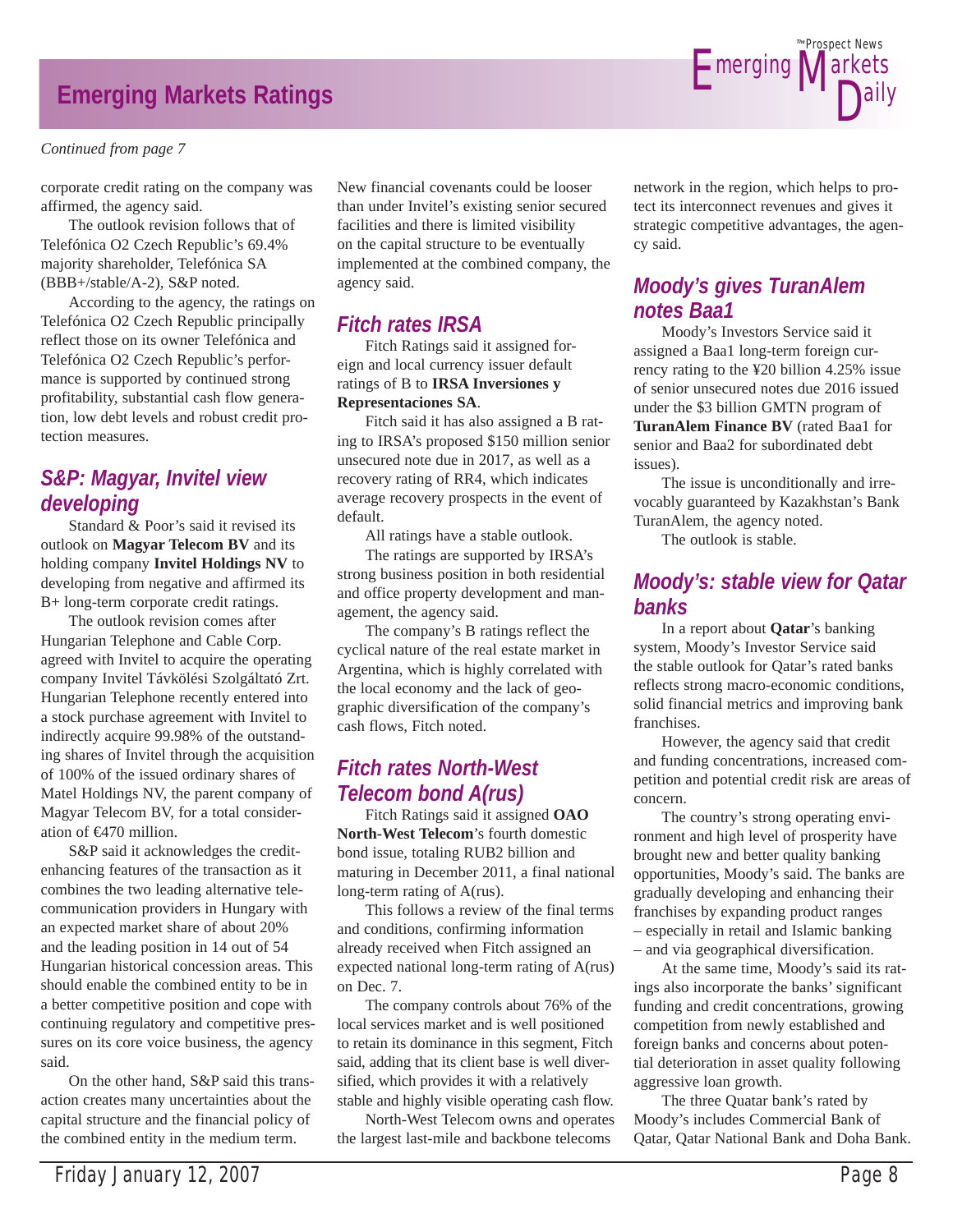# **High Yield Review**



# Airlines continue oil-fueled climb, Six Flags up; add-on trio prices; funds see \$50 million inflow

#### *By Paul Deckelman, Paul A. Harris and Ronda Fears*

 New York, Jan. 11 - **Delta Air Lines Inc.**'s bonds continued to gain altitude on Thursday, along with those of **Northwest Airlines Corp.**, as the paper of the two bankrupt carriers rode the momentum from big gains notched Wednesday amid merger and acquisition news and rumors involving both companies, as well as getting a boost from a fourth straight session of sharply declining oil prices, considered a positive sign for the fuel-intensive airline industry.

 Back on solid ground, **Six Flags Inc.**'s bonds improved on the news that the theme park operator has agreed to sell seven of its theme or water parks near several major metropolitan areas for \$312 million and use the proceeds to pay down debt.

 Overall, traders said that while there was a decent enough volume of activity in the morning, things turned quiet after midday, with one quipping that "it was almost as though today [Thursday] was the half-session, rather than tomorrow [Friday]." The Bond Market Association has recommended a 2 p.m. ET close for United States debt markets Friday ahead of Monday's Martin Luther King Day legal holiday, which will see all U.S. financial markets shuttered.

 In the primary arena, a trio of quickly appearing add-on offerings to existing bond tranches priced, for **American Real Estate Partners LP/American Real Estate Partners Finance Corp.**, **Iron Mountain Inc.** and **Ahern Rentals Inc.** All three of the deals were upsized from their originally envisioned sizes. The Iron Mountain offering was euro-denominated, while the other two were dollar deals.

 Also on the new-deal front, **Snoqualine Entertainment Authority**, a Washington state-based tribal gaming concern, was seen also getting ready to hit the road to market a planned \$320 million two-part issue.

# **Funds continue on the upside**

 Late Thursday sources told Prospect News that AMG Data Services reported \$49.9 million of inflows to the high yield mutual funds for the week to Wednesday among accounts that report on a weekly basis.

 That increases the year-to-date flow of cash among the weekly reporting accounts to \$288.4 million.

 Meanwhile accounts that report on a monthly basis are reporting a more substantial \$331.3 million of inflows for the most recent period, increasing year-to-date flows among monthly reporters to \$708.3 million.

### **American Real Estate massively upsized**

**American Real Estate Partners, LP**, issuing in conjunction with **American Real Estate Finance Corp.**, priced a massively upsized \$500 million add-on to its 7 1/8% senior notes due Feb. 15, 2013 (Ba3/BB+) at 99.50 to yield 7.226% on Thursday.

 The add-on, which was increased from \$300 million, came in the middle of the 99.25 to 99.75 price talk.

Jefferies & Co. ran the books.

 The Mount Kisco, N.Y.-based rental real estate, hotels and resorts, housing and condominium development company priced the original \$480 million issue at par on Feb. 1, 2005, hence the interest expense on the add-on notes increased by slightly more than 10 basis points.

# **Delta continues to fly**

 Back among the established issues, a trader saw airline bonds continuing to climb in the wake of Wednesday's big gains fueled by merger and acquisition news and speculation and lower oil prices.

 While there was no fresh news Thursday on the M&A front, oil continued to decline, with light, sweet crude – already down 15% in 2007 – falling to its lowest level since May 2005, settling down \$2.14 to \$51.88 a barrel on the New York Mercantile Exchange.

 The trader said that oil price optimism, combined with M&A speculation about Delta, which is trying to fight off a hostile takeover attempt by US Airways Group Inc. and which

has been reported to have held talks with Northwest about a possible link-up of the two companies, helped to push Delta's 8.30% notes due 2029 up to 70.5 bid, 71 offered, versus 69 bid 70 offered on Wednesday.

 Northwest's bonds, he said, were meantime up 3 to 4 points, depending on the issue, with its 8 7/8% notes that were to have matured last year up 3 points at par bid, its 9 7/8% notes slated to come due this year 4 points better at 103, its 7 7/8% notes due 2008 at par and its 10% notes due 2009 at 102, both up 3 points.

# **Six Flags better on sale plan**

 Six Flags' bonds were seen up after the New York-based amusement park company announced plans to sell a total of seven of its parks for \$312 million – \$275 million of it in up-front cash – and use the proceeds to pay down debt.

 A trader saw the bonds at 99.625 bid, 100.125 offered, up from 98.5 bid, 99.5 offered, "so that was up pretty nicely."



**THE PROSPECT NEWS HIGH YIELD DAILY HAS ALL YOU NEED TO PREPARE FOR A HIGH YIELD TRADING SESSION - OR AT LEAST EVERYTHING THAT CAN BE SENT IN AN E-MAIL.**

**EVERY TRADING DAY OUR TEAM OF EXPERIENCED REPORTERS BRINGS YOU:**

- **INSIGHTFUL MARKET COMMENTARY THE REPORT ON THIS PAGE IS A SHORTENED SUMMARY;**
- **COMPREHENSIVE NEW ISSUE COVERAGE, FROM ANNOUNCEMENT THROUGH TALK TO PRICING AND THEN TRADING;**
- **A CONVENIENT CALENDAR OF UPCOMING DEALS;**
- **HIGH YIELD NEWS, INCLUDING RATINGS ACTIONS AND TENDER OFFERS.**

**TAKE A TWO WEEK, NO COMMITMENT FREE TRIAL TO FIND OUT FOR YOURSELF. VISIT WWW.PROSPECTNEWS.COM, E-MAIL SER-VICE@PROSPECTNEWS.COM OR CALL 212 374 2800.**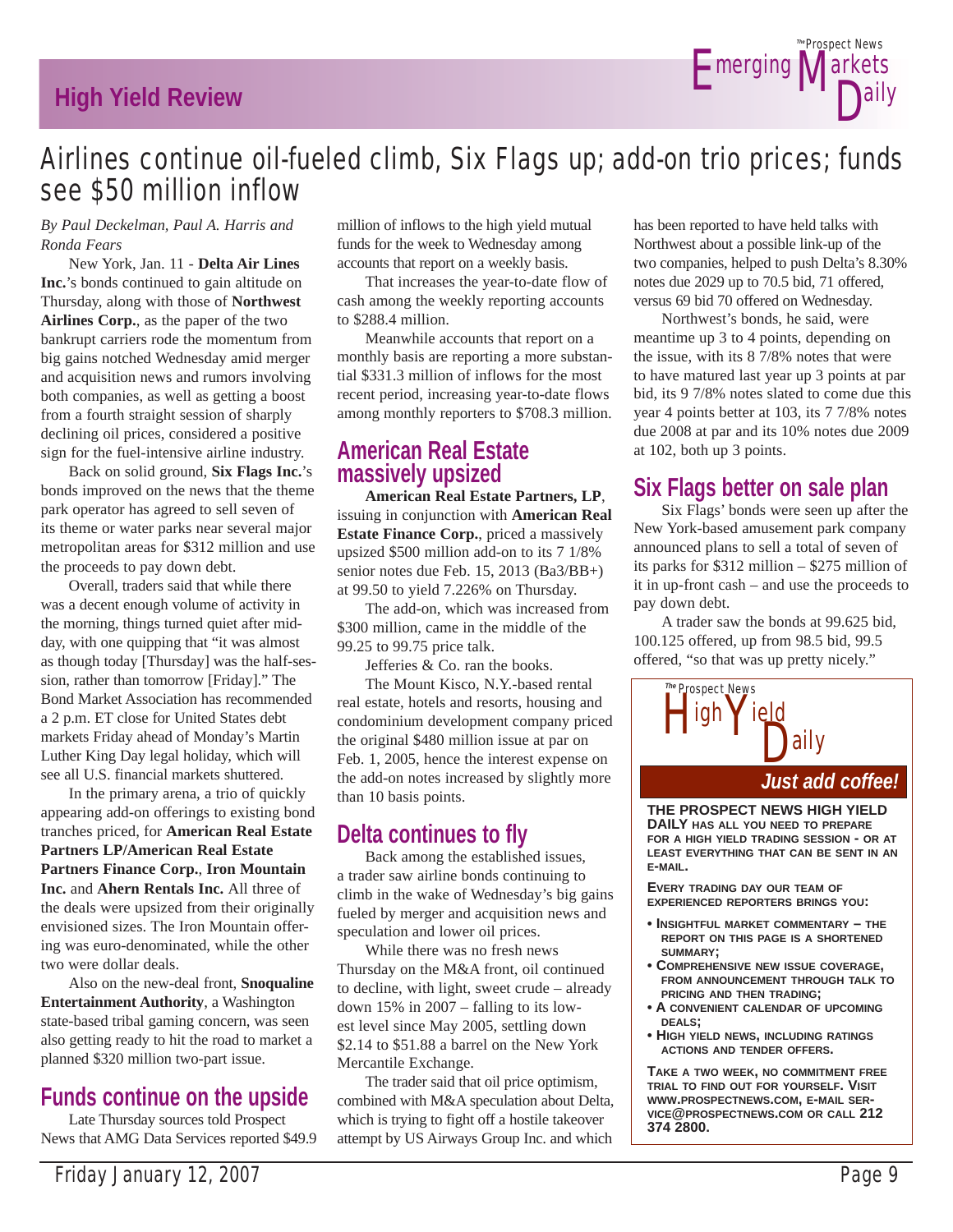# **Recent Emerging Markets Deals**



12/13/2006 Slavinvestbank LLC ABN \$100 9.875% 100 9.875% - 12/12/2009 B1/-/B-

#### *Emerging Markets Calendar*

12/13/2006 Maxcom Telecomunicaciones

*Continued from page 6*

unsubordinated notes due 2017; Credit Suisse Jan. 12-15: JSC BANK CENTERCREDIT: Dollar-denominated offering of eurobonds; ING; JP Morgan

SA de CV

Jan. 8-12: TRADE AND DEVELOPMENT BANK OF MONGOLIA: UP to \$75 million in three-year senior bonds; ING

Jan. 10-18: COSAN FINANCE LTD. (COSAN SA INDUSTRIA E COMMERCIO): \$300 million senior unsecured notes due 2017 (Ba2/BB); Morgan Stanley, Credit Suisse (joint books)

Jan. 12-16: GITI TIRE PTE. LTD: \$200 million senior secured notes due 2012 (B-); Credit Suisse, Lehman Brothers

Morgan Stanley  $$150$   $11.000\%$  100  $11.000\%$  - 12/15/2014 B3/B

Jan. 15-18: ISA CAPITAL DO BRASIL S.A: \$554 million offering of short-dated and intermediate-dated senior secured notes; ABN Amro, JP Morgan

Jan. 15-23: VITRO SAB DE CV: Two-part offering of five- and 10-year senior unsecured notes; Morgan Stanley, Credit Suisse, Lehman Brothers

Prospect News *The*

larkets